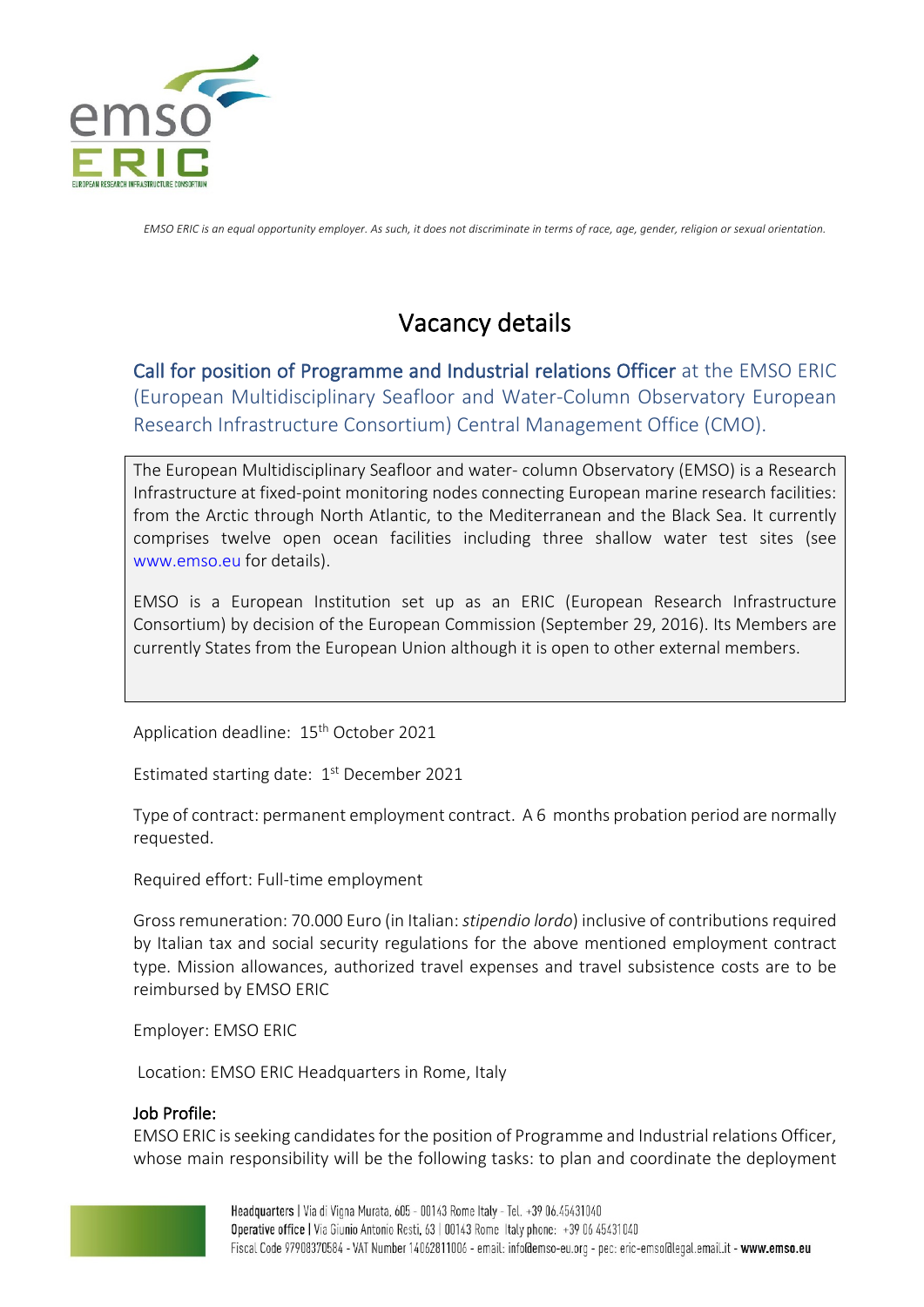

of EMSO Work Programme and to implement the appropriate strategy for engaging the European industry in the relevant EMSO fields of activity by addressing its emerging technology and observation and information needs.

The successful candidate will work closely with EMSO ERIC Director General, EMSO Officers and other boards of the consortium to facilitate the development of the infrastructure.

More specifically the candidate is expected to:

- Monitor the implementation of the Work Programme, and in coordination with other Staff Officers manage the necessary resources facilitating the smooth implementation of the EMSO Service Deployment Plan and the service operation organization.
- Involve the European and International industry to use, improve, and adopt EMSO service packages thus contributing to the long-term sustainability of the operational costs and strategic developments of EMSO.
- Promote appropriate EMSO seminars, conferences and other events aiming at creating full awareness of EMSO scientific and technological value to the European Industry.
- Identify opportunities to implement EMSO strategy, in particular within the Horizon Europe Framework Programme, and contribute to European projects development in the drafting of proposals and in the follow-up via technical report.
- Maintain continuous alignment of EMSO activities with the strategic objectives and make recommendations to enhance EMSO impact for the European Industry.
- Promote the financial and economic sustainability of EMSO ERIC through the commitment of European and international industry
- Support in European-funded projects which will be indicated in the employment contract.

## Required qualifications & competencies

- Degree in technological subjects relevant to EMSO ERIC scope of activities
- Experience in EU Research and Innovation funding programmes, EU Research Infrastructures/ National Agencies
- Documented experience in the management of relations with European and International industry
- Experience in working with geographically distributed teams
- Experience in managing teams, budget and deadlines to accomplish challenging goals
- Excellent organizational skills, ability to work under pressure and to lead teams towards successful delivery of results, as well as autonomously manage own workload.
- Fluent written and spoken English (Minimum c1).

## Desirable Skills and Competencies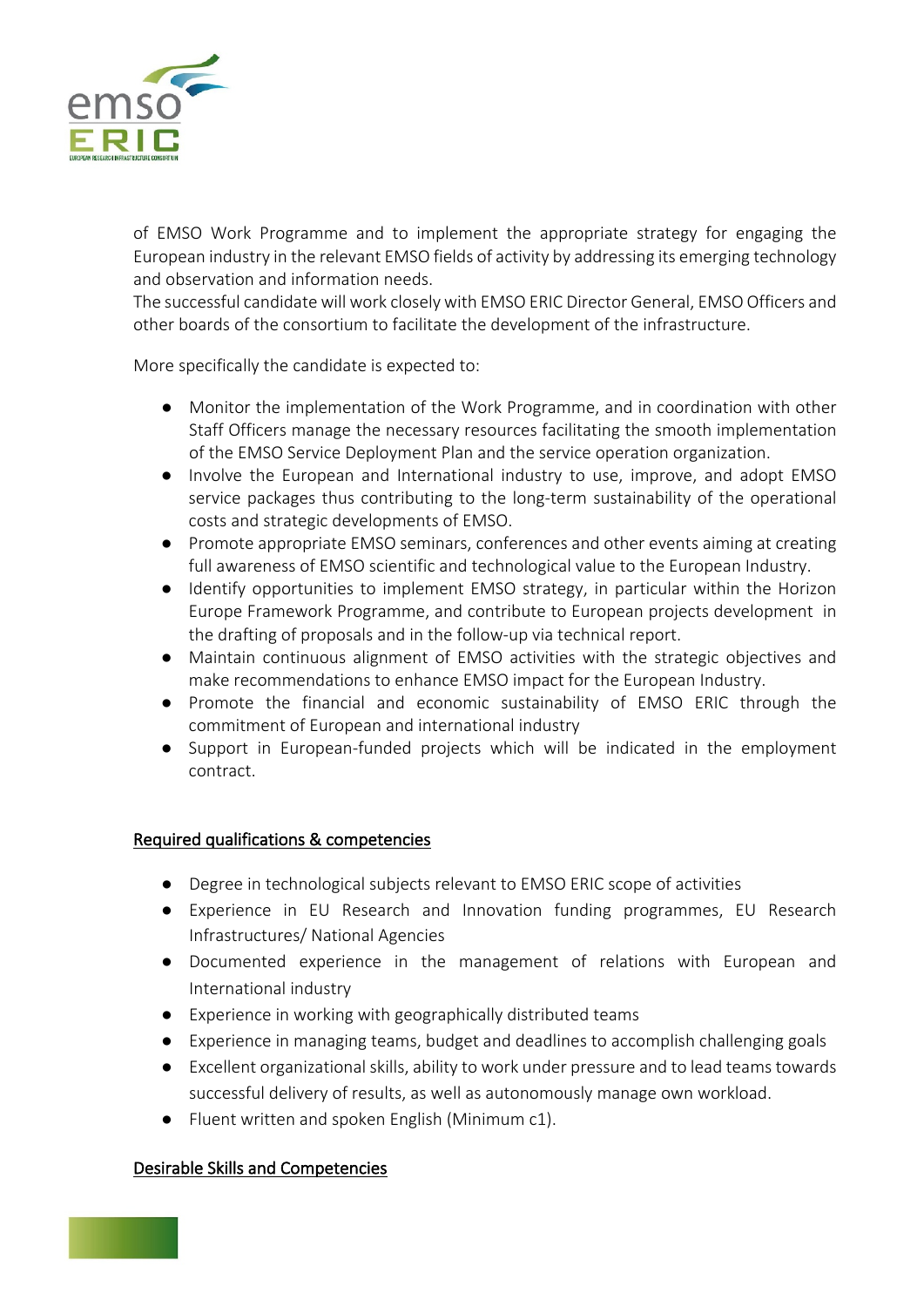

● Proficiency in Italian and other European languages

## Personal Attributes Desired for the Position

- Strong interpersonal abilities
- Strong team-work skills
- Ability to work under pressure
- Rigorous approach to work schedules and deadline

#### Working Conditions:

- The main place of work will be EMSO ERIC Headquarters in Rome, Italy.
- Due to the pandemic, smart working is expected to continue as common working practice
- Work can be occasionally requested online during some weekends and holidays.
- Work development might occasionally be requested according to short notice deadlines

### Selection Procedure

#### Application

.

Applicants should send

- i. a letter with the motivation to join EMSO ERIC along with his/her CV summarizing relevant experience and expertise.
- ii. names and contact information of at least two references.
- iii. CV along with a cover

Applicants must declare to have a clean criminal record.

#### Interview

The selected candidates will be notified and invited to participate in an individual interview to be held either in person or online. In the interview, the candidate will be asked to carry out hands-on test to assess his/her technical competence.

#### Application Deadlines

- i) Applications should be submitted not later than 15-10-2021 (at midnight Rome local time) by email to recruitment@emso-eu.org, addressed to the Director General of the EMSO ERIC, with the following subject heading: "Programme and Industrial relations Officer".
- ii) Any specific enquiries about this job posting should be sent to recruitment@emsoeu.org, specifying the term of the sought position.